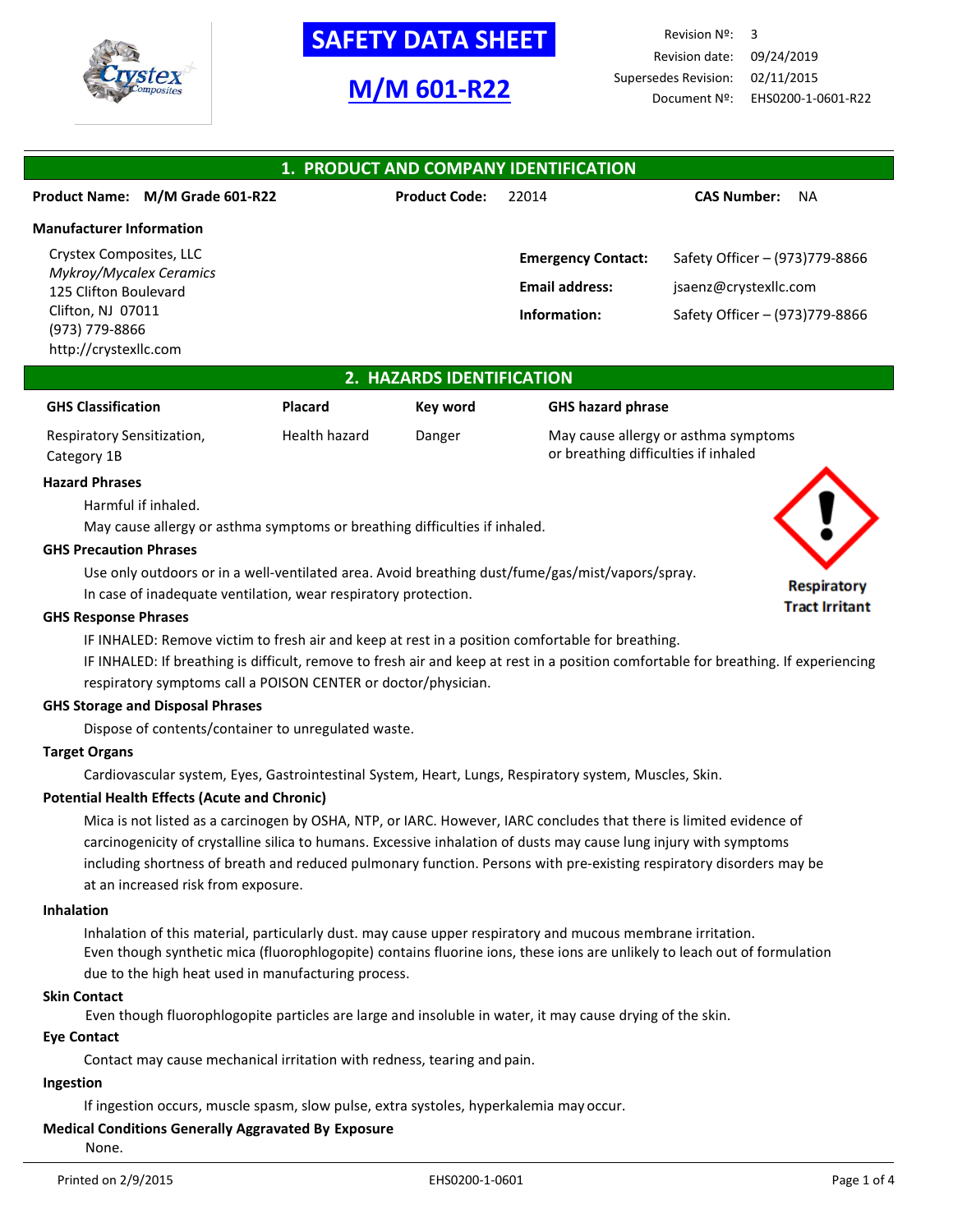

# **SAFETY DATA SHEET**

## **M/M 601-R22**

Revision Nº: 2 Revision date: 2/11/2015 Supersedes Revision: 6/28/2014 Document Nº: EHS0200-1-0601-R22

| 3. COMPOSITION/INFORMATION ON INGREDIENTS |                   |               |  |
|-------------------------------------------|-------------------|---------------|--|
|                                           |                   |               |  |
| Hazardous Components (Chemical Name)      | <b>CAS NUMBER</b> | Concentration |  |
| 1. Fluorophlogopite                       | 12003-38-2        | 35%           |  |
| 2. Frits, chemicals                       | 65997-18-4        | 60%           |  |
| 3. Potassium fluorosilicate               | 16871-90-2        | 5%            |  |
| <b>4. FIRST AID MEASURES</b>              |                   |               |  |

## **Emergency and First Aid Procedures**

If exposure occurs, move to fresh air. Call a physician.

#### **In Case of Inhalation**

If an adverse reaction is observed or irritation develops, remove the person from source of exposure to fresh air. If symptoms persist get medical attention.

#### **In Case of Skin Contact**

Wash the exposed skin with soap and water. If irritation or rash develops get medical attention.

## **In Case of Eye Contact**

If dust enters eyes, flush immediately with clean water for 15 minutes and call aphysician.

#### **In Case of Ingestion**

Clear material from mouth. If large amounts of material are swallowed seek medical attention. Noharmful effects are expected from a small ingestion.

#### **Signs and Symptoms Of Exposure**

Signs and symptoms of exposure include upper respiratory irritation, gastrointestinal irritation, muscle spasm, extra systoles, bradycardia (slow pulse), hypokalemia (low potassium), and skin and eye irritation,burns.

| <b>5. FIRE FIGHTING MEASURES</b> |    |                                |         |
|----------------------------------|----|--------------------------------|---------|
| <b>Flash Point:</b>              | NA | <b>Auto ignition Point: NA</b> |         |
| <b>Explosive Limits:</b>         | ΝA | LEL: NA                        | UEL: NA |

#### **Fire Fighting Instructions**

Wear positive pressure, self-contained breathing apparatus for firefighting. Use structural firefightingclothing. **Flammable Properties and Hazards Suitable Extinguishing Media**

This material is not flammable or combustible but rather becomes molten. Use any media appropriate forthe surrounding fire, water fog, carbon dioxide, foam or dry chemical.

#### **Unsuitable Extinguishing Media**

NA

#### **6. ACCIDENTAL RELEASE MEASURES**

#### **Steps To Be Taken In Case Material Is Released Or Spilled**

Wear appropriate protective clothing and equipment. Sweep or vacuum up, avoiding the creation ofairborne dust, and collect in a suitable container for disposal. Dust collectors may be used aswell.

#### **Protective Precautions, Protective Equipment and Emergency Procedures**

Use a NIOSH approved dust/mist respirator if dust is created.

## **7. HANDLING AND STORAGE**

#### **Precautions To Be Taken in Handling**

Avoid generating and breathing dust. Avoid eye contact. Use with adequate ventilation. If clothing becomes contaminated, remove and launder before reuse. Wash thoroughly before eating and drinking.

Food, beverages and smoking materials should not be allowed in the work area.

#### **Precautions To Be Taken in Storing**

Store in a dry area away from food and feed products. Avoid dust formation.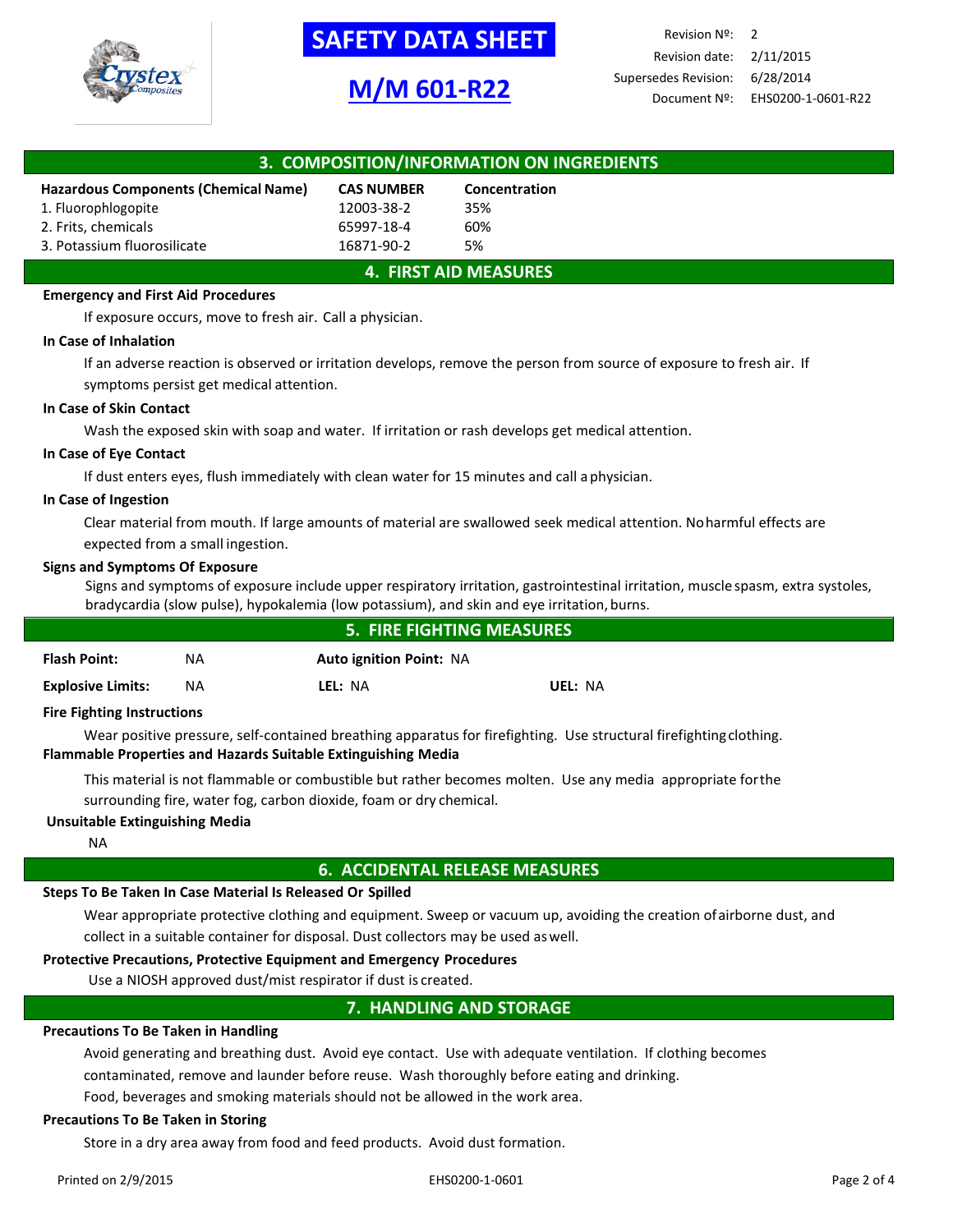

**-SAFETY DATA SHEET-**



Revision Nº: 2 Revision date: 2/11/2015 Supersedes Revision: 6/28/2014 Document Nº: EHS0200-1-0601-R22

#### **Other Precautions**

Mica is not listed as a carcinogen by OSHA, NTP, or IARC. However, IARC concludes that there is limited evidence of carcinogenicity of crystalline silica to humans. Excessive inhalation of dusts may cause lung injury with symptoms including shortness of breath and reduced pulmonary function.

## **8. EXPOSURE CONTROLS/PERSONAL PROTECTION**

| <b>Hazardous Components (Chemical Name)</b> | <b>CAS NUMBER</b> | <b>OSHA PEL</b>              | <b>ACGIH TLV</b>                               |
|---------------------------------------------|-------------------|------------------------------|------------------------------------------------|
| 1. Fluorophlogopite                         | 12003-38-2        | 2.5 mg/m <sup>3</sup>        | 2.5 mg/m <sup>3</sup> (as respirable fraction) |
| 2. Frits, chemicals                         | 65997-18-4        | 15 mg/m $3$                  | 10 mg/m $^3$                                   |
| 3. Potassium fluorosilicate                 | 16871-90-2        | 2.5 mg/m <sup>3</sup> (as F) | 2.5 mg/m <sup>3</sup> (as F)                   |
|                                             |                   |                              |                                                |

## **Respiratory Equipment (Specify Type)**

For operations where the exposure limit may be exceeded and dust is generated, a NIOSH approved high efficiency particulate respirator is recommended. Equipment selection depends on contaminates type and concentration. Select in accordance with 29CFR1910.134 and good industrial hygiene practice.

#### **Eye Protection**

Normal eye protection should be employed for plant operations. For dusty operations goggles may be required.

## **Protective Gloves**

## **Other Protective Clothing**

## **Engineering Controls (Ventilation etc.)**

Keep area well ventilated.

#### **Work/Hygienic/Maintenance Practices**

Wash hands and face thoroughly after exposure.

|                                    | 9. PHYSICAL AND CHEMICAL PROPERTIES   |          |                                             |           |
|------------------------------------|---------------------------------------|----------|---------------------------------------------|-----------|
| <b>Physical State:</b>             | ∫ lGas                                | l Liguid | [ <b>X</b> ] Solid                          |           |
| <b>Appearance and Odor:</b>        | Pale yellow to off-white and odorless |          |                                             |           |
| <b>Melting Point:</b>              | 1070ºC                                |          | <b>Evaporation Rate:</b>                    | NА        |
| <b>Boiling Point:</b>              | <b>NA</b>                             |          | <b>Solubility in Water:</b>                 | None      |
| Specific Gravity (Water $= 1$ ):   | 2.7                                   |          | <b>Percent Volatile:</b>                    | <b>NA</b> |
| Density:                           | NA.                                   |          | <b>Saturated Vapor</b><br>$C$ anaantustiani | <b>NA</b> |
| Vapor Pressure (vs. Air or mm Hg): | NA.                                   |          | Viscosity:                                  | NA        |
| Vapor Density (vs. $Air = 1$ ):    | NA.                                   |          | pH:                                         | <b>NA</b> |

## **10. STABILITY AND REACTIVITY**

| <b>Stability</b>                                  | Unstable [ ]                 | Stable $[X]$         |
|---------------------------------------------------|------------------------------|----------------------|
| <b>Conditions To Avoid - Instability</b>          | <b>NA</b>                    |                      |
| <b>Incompatibility - Materials To Avoid</b>       | <b>NA</b>                    |                      |
| <b>Hazardous Decomposition Or Byproducts</b>      | <b>NA</b>                    |                      |
| <b>Possibility of Hazardous Reactions:</b>        | Will occur $\lceil$ $\rceil$ | Will not occur $[X]$ |
| <b>Conditions To Avoid - Hazardous Reactions:</b> | ΝA                           |                      |